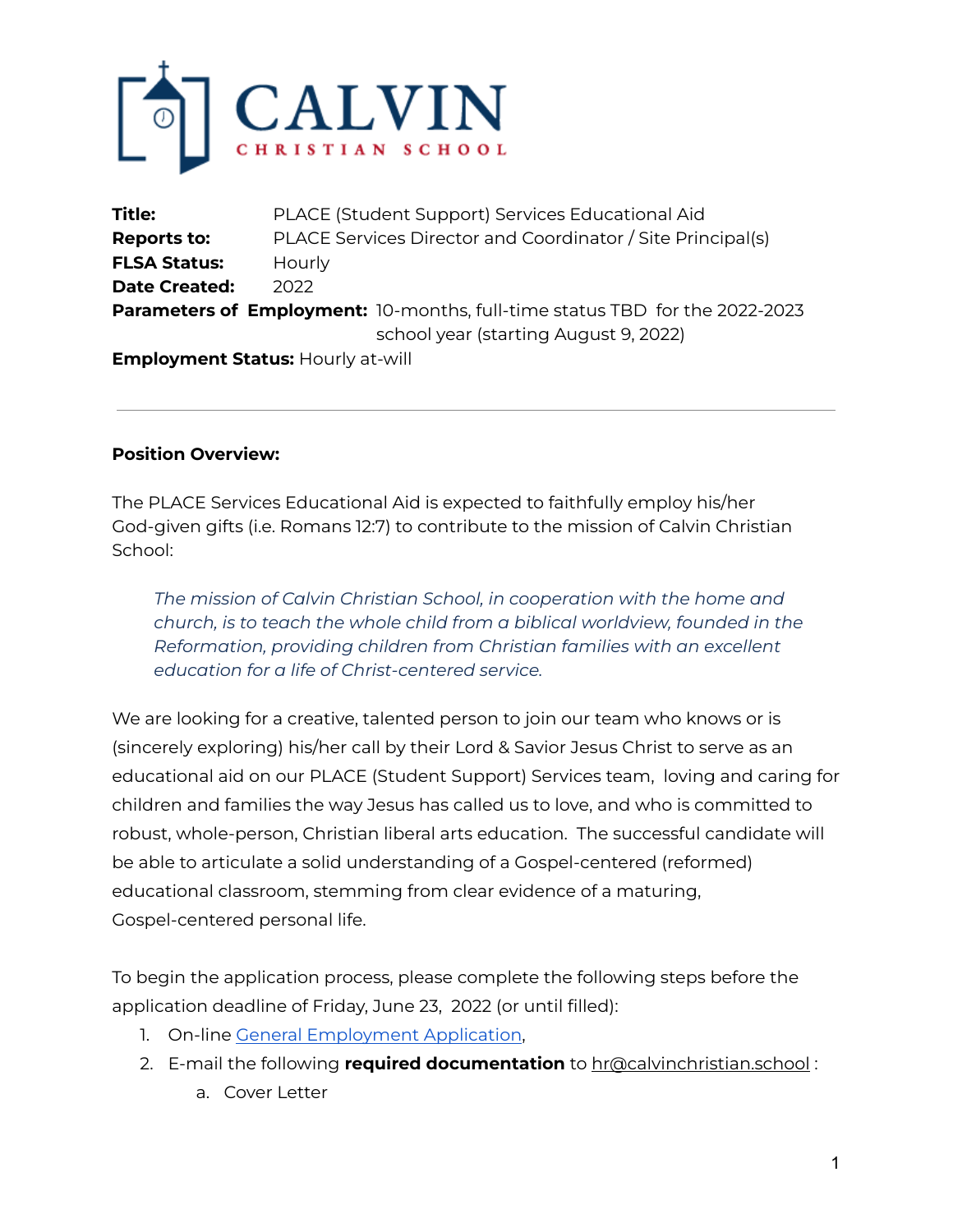- b. Resumé
- c. Written statement of personal testimony of Christian faith
- d. 2-3 letters of recommendation (one from a pastor who knows your Christian faith well and at least one from a trusted authority who could attest to your work and calling education)
- e. Official or unofficial copy of all college transcripts

**Salary Range:** \$19.50 - \$21.12 per hour

**Benefits Offered:** Depending upon FTE, potential of Insurance: Health, vision, dental & life

**Other benefits:** Faculty, admin and educational aids are expected to enroll their school-age children at Calvin Christian School, as such there is generous tuition support

### **Spiritual Requirements:**

- As a Christian School, we require our employees to be a professing believer and follower of Jesus Christ as his/her Lord and Savior.
- Per Calvin's mission (and constitution), teachers are expected to be members in good standing at a confessionally reformed church (e.g. URC, CRC, PCA, RCA, OPC) and in-line with Calvin Christian School's Mission Statement, Statement of Faith and school biblical ethics policies.

### **Required Qualifications:**

- High School Diploma; at least some college training preferred
- Experience working with students who have unique needs
- Other related experiences working with children
- Computer proficiency skills
- Must be authorized to work in the U.S.
- Desire to live and work in North [County](https://www.sandiego.org/explore/coastal/north-county-coastal.aspx) San Diego, CA

## **Preferred Qualifications:**

- Bachelor's degree
- Elementary classroom experience
- Passion for on-going professional development (i.e. love of learning), especially in the area of the robust Christian liberal arts tradition and working with unique learning needs.
- Christ-centered service experiences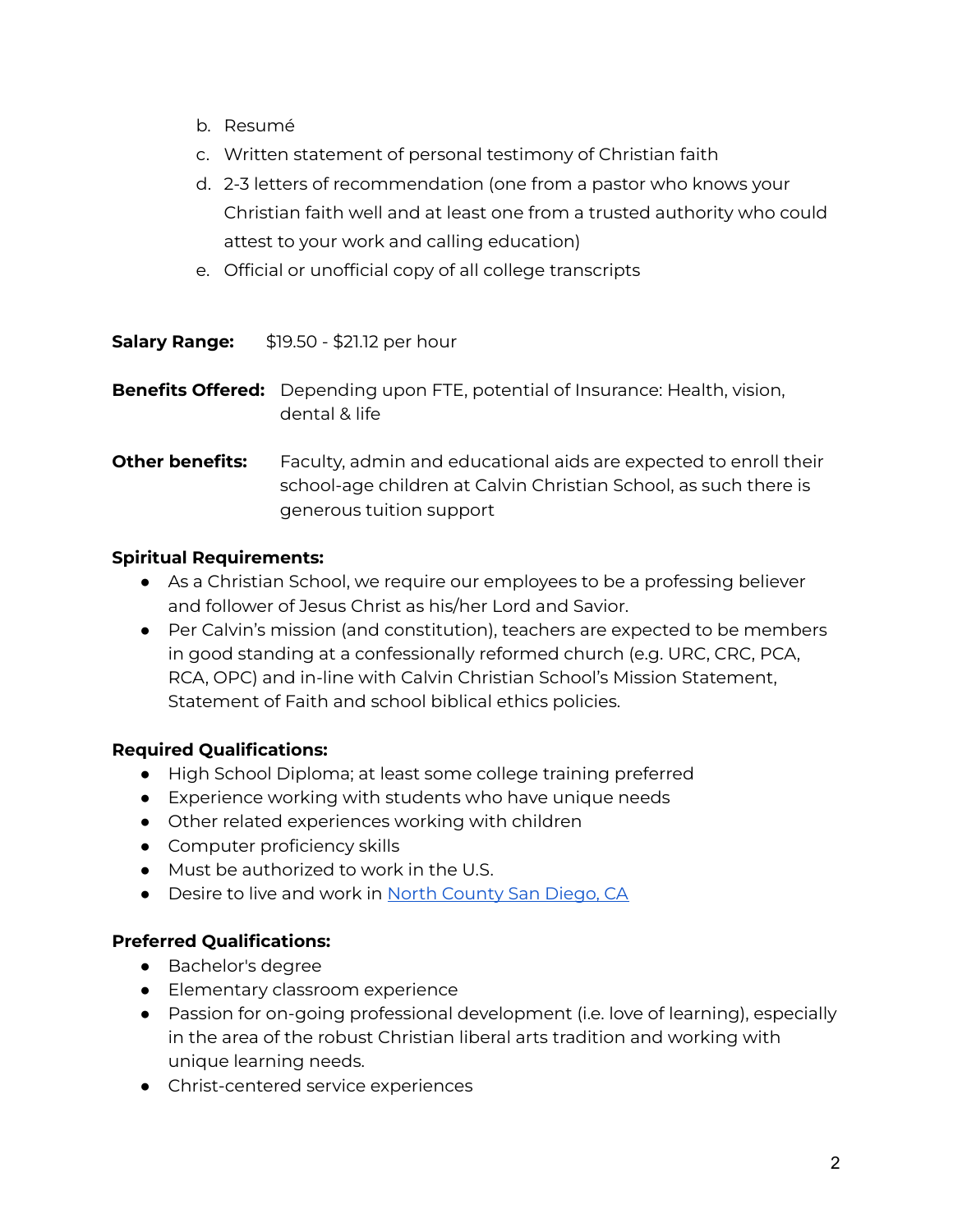● Active in hobbies and personal development interests (i.e. music, crafts, travel, exploring nature, etc)

# **General Educational Aid Job Description**

- Assist teachers by providing academic support to students with academic, behavioral, and/or social needs in a classroom setting
- Attend to and intervene during student behavioral issues to ensure student and classroom safety; observe and manage behavior of students in the classroom according to approved procedures; enforce appropriate student behavior and ensure student understanding of classroom rules
- Assist teachers in the implementation of student academic and behavioral goals and objectives according to PLACE Team plan
- Assist teachers with adapting, accommodating, and modifying classroom and homework assignments to meet individual student needs
- Observe and track student progress on academic and behavioral goals and objectives
- Monitor assigned students during outdoor activities, music, PE, recess, eating, and various other activities as assigned
- Assist students in the development of social skills
- Provide classroom support by helping to set up work areas, helping to distribute/collect materials, and perform a variety of clerical duties such as preparing, typing, duplicating and filing instructional materials, scoring student tests and assignments, recording grades, and maintaining various records related to student progress reports, goals, and behavioral tracking
- Assist teachers with the implementation of lesson plans and instructional activities as assigned
- Assist teachers in reinforcing instruction to individual or small groups of students
- Assist teachers in providing an inclusive classroom according to the mission of PLACE Services
- Provide support to students with sensory needs according to approved procedures
- Attend and participate in various meetings, trainings and in-services as assigned.